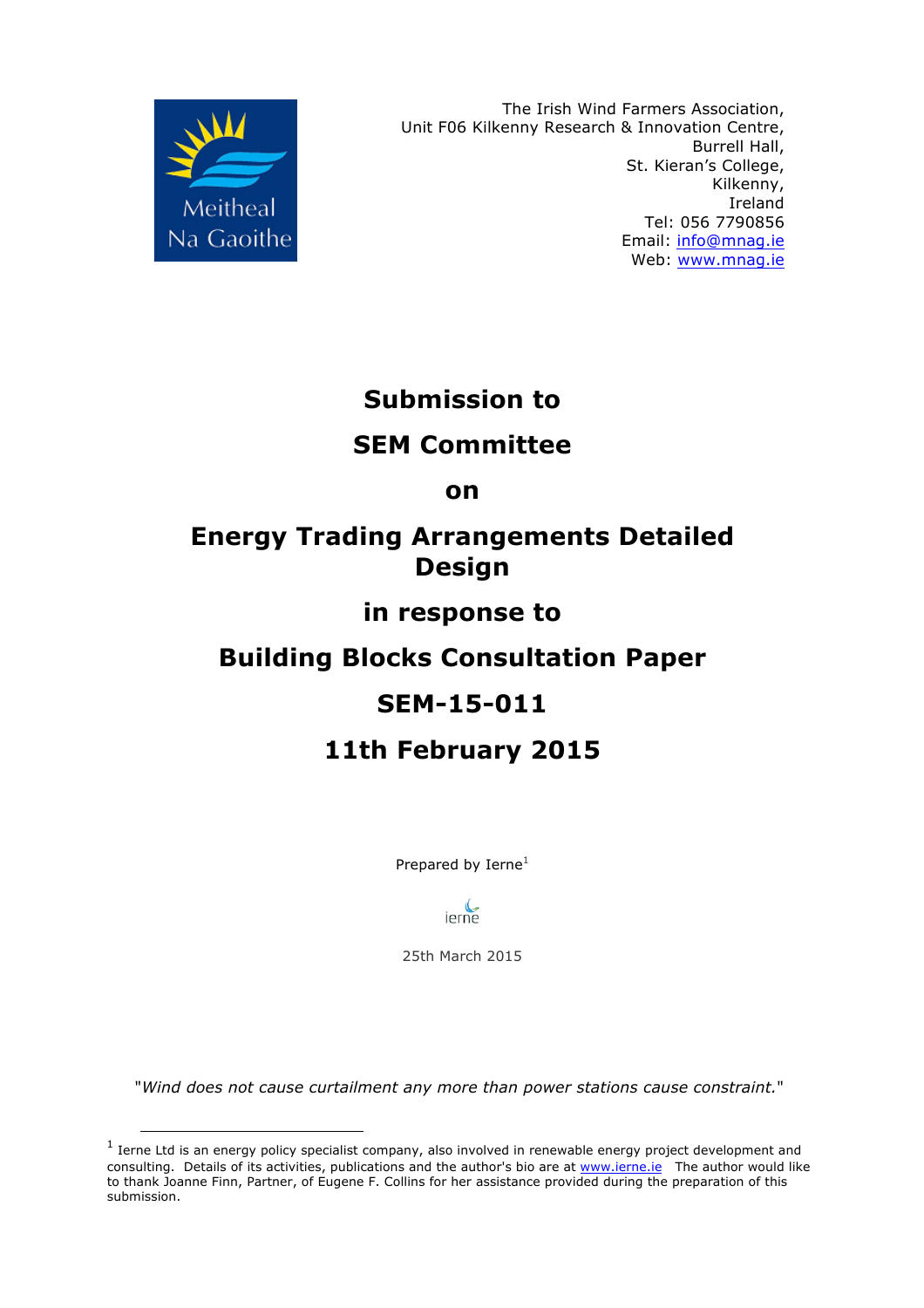#### **Introduction & Summary**

The purpose of this submission is to focus on the Irish implementation of Article 16 of EU Directive 2009/28/EC ("the Directive"), and specifically on the ongoing failure of the Department, the CER and the SEM Committee (together the "Irish Authorities") to address the position of renewables on the Irish market as it is required to do under this Directive and EU law. This failure is causing ongoing loss to IWFA members, losses for which the Irish Authorities are responsible.

The submission calls for the authorities to take immediate action, to discharge their obligations under the new transposition of the Directive, and in particular, following the appropriate consultations:

- CER to require the TSO and TAO to develop the grid in full accordance with Article 16.1 of the Directive,
- CER to set out the transparent and non-discriminatory criteria for the application of Article 16.2 without any further delay,
- and having done so, CER must set about implementing the three obligations therein,
- SEMC must also fully implement Article 16 in its decisions, not the least of which is the design and implementation of I-SEM, and if necessary the legislative base of the SEMC should be strengthened by the two Governments to ensure this is achieved without delay,
- Eirgrid as the Irish TSO must report on curtailment in accordance with Article 16.2(c) of the Directive.

#### **Background to this Submission**

Having set out its position quite clearly in its earlier response to the RLG on the various 'Building Blocks' issues now being consulted upon, IWFA now proposes to focus on one point only. That is, the failure by the Irish Authorities to properly implement Article 16 of the Directive. EU directives, are binding on all of the Member States<sup>2</sup>, a factor evidenced by the European Commission's instigation of legal proceedings against the State in 2014. This proceedings have subsequently been withdrawn, undoubtedly on the basis that the Irish Authorities agreed to repeal the previous transposition of the Directive (SI 147/2011) and replace it with new, more complete implementation legislation committing to fully implement the Directive. The IWFA is disappointed to note that little has changed from the perspective of it's members since the discontinuance of legal proceedings in January 2015. We are now requesting the Irish authorities to immediately proceed with the items set out in this submission and adequately discharge their obligations under the Directive as set out in SI 483/2014.

The first two paragraphs of Article 16 of the Renewables Directive confer certain rights on renewable generators, and obligations on the authorities, as follows:

*"1. Member States shall take the appropriate steps to develop transmission and distribution grid infrastructure, intelligent networks, storage facilities and the electricity system, in order to allow the secure operation of the electricity system as it accommodates the further development of electricity production from renewable energy sources, including interconnection between Member States and between Member States and third countries.* 

 <sup>2</sup> including Ireland and the UK, and thereby the SEM Committee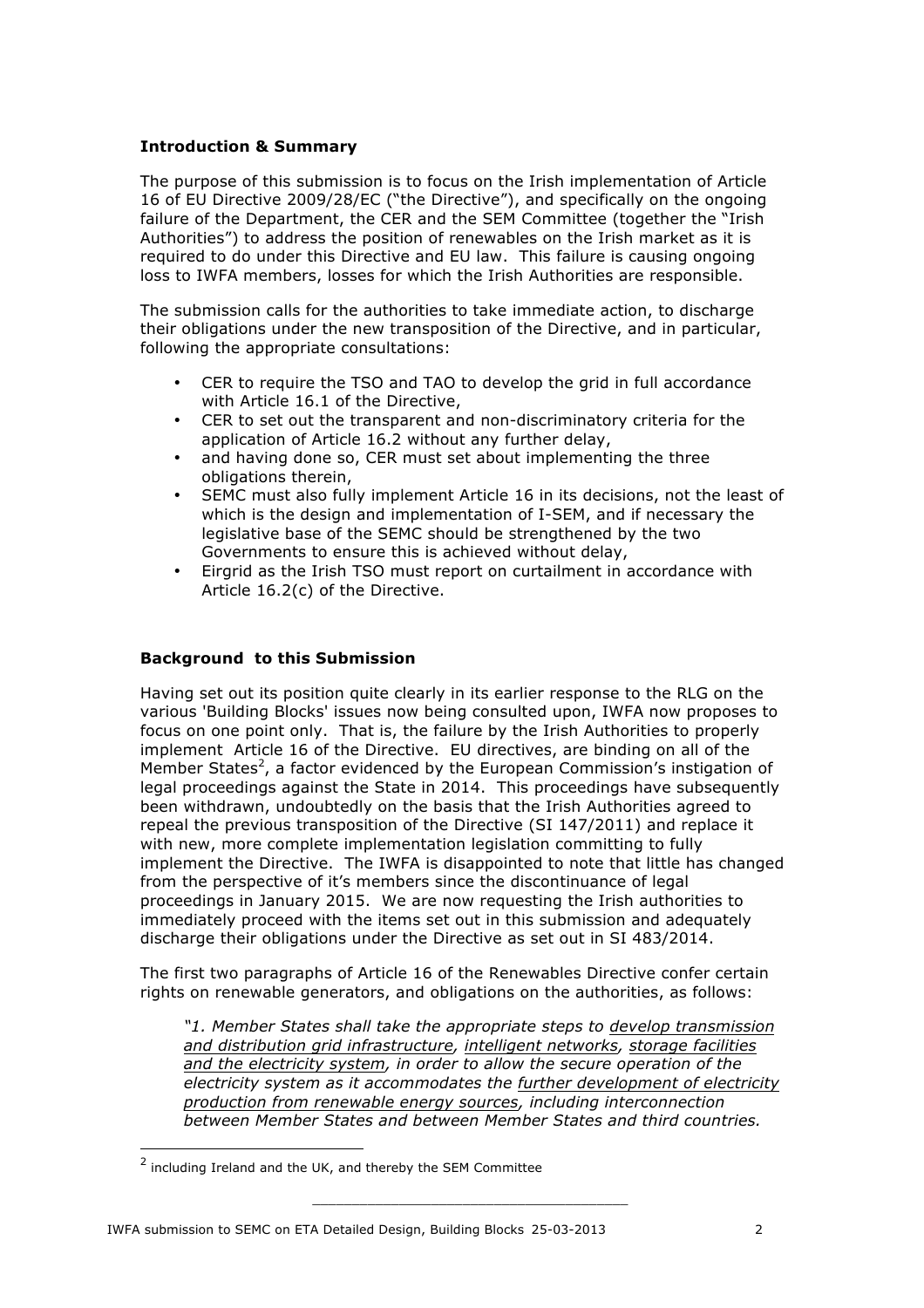*Member States shall also take appropriate steps to accelerate authorisation procedures for grid infrastructure and to coordinate approval of grid infrastructure with administrative and planning procedures.*

*2. Subject to requirements relating to the maintenance of the reliability and safety of the grid, based on transparent and non-discriminatory criteria defined by the competent national authorities:*

*(a) Member States shall ensure that transmission system operators and distribution system operators in their territory guarantee the transmission and distribution of electricity produced from renewable energy sources*

*(b) Member States shall also provide for either priority access or guaranteed access to the grid-system of electricity produced from renewable energy sources;*

*(c) Member States shall ensure that when dispatching electricity generating installations, transmission system operators shall give priority to generating installations using renewable energy sources in so far as the secure operation of the national electricity system permits and based on transparent and non-discriminatory criteria. Member States shall ensure that appropriate grid and market-related operational measures are taken in order to minimise the curtailment of electricity produced from renewable energy sources. If significant measures are taken to curtail the renewable energy sources in order to guarantee the security of the national electricity system and security of energy supply, Members States shall ensure that the responsible system operators report to the competent regulatory authority on those measures and indicate which corrective measures they intend to take in order to prevent inappropriate curtailments."* [emphasis added]

These two paragraphs of Article 16 contains seven broad obligations on the Irish authorities: $3$ 

- 1. The Irish Authorities are obliged to take the necessary measures, to ensure that the grid owners and operators develop the grid in a manner compliant with the requirements of paragraph 1;
- 2. The Irish Authorities, and in this case specifically the CER, must set out transparent and non-discriminatory criteria for the obligations in sub paras  $2(a)$ ,  $(b)$ , and  $(c)$ ;
- 3. The Irish Authorities must ensure that the grid operators guarantee the transmission of renewable electricity, subject only to safety and reliability of the grid;
- 4. The Irish Authorities must ensure, that the grid operators provide *either priority or guaranteed access* to the grid for renewable electricity, subject only to safety and reliability of the grid;
- 5. The Irish Authorities must ensure that TSO(s) give priority dispatch to electricity from renewables, insofar as the secure operation of the national electricity system permits and based on transparent and nondiscriminatory criteria, and again subject to safety and reliability of the grid;

 $3$  In S.I. 483/2014, Regulation 4(5) states provides that the CER is specifically tasked with taking "the appropriate" steps to implement Article 16 of the Directive in its entirety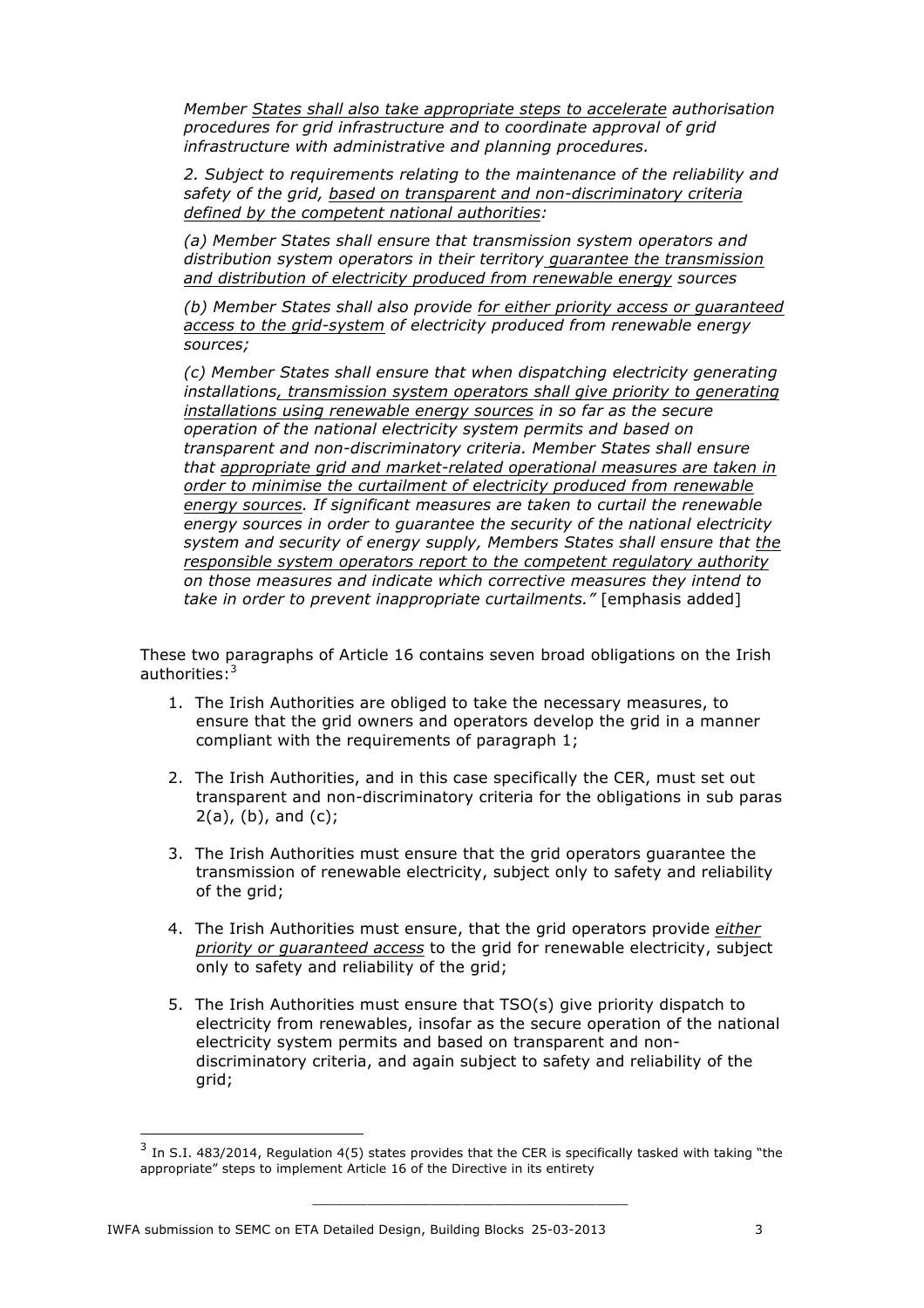- 6. The Irish Authorities must also ensure that appropriate grid and marketrelated operational measures are taken in order to minimise the curtailment of electricity produced from renewable energy sources;
- 7. Finally, if significant measures are taken to curtail the renewable energy sources in order to guarantee the security of the national electricity system and security of energy supply, then the Irish Authorities must ensure that the TSO(s) report to the Regulator(s) on this, while also indicating what actions they propose to take to prevent 'inappropriate' curtailments.

It is worth noting that a number of these obligations were originally imposed on the Irish Authorities for the first time in Article 7(1) of the 2001 Directive on Electricity from Renewable Sources (2001/77/EC). In any case, obligations such as priority dispatch and guaranteed transmission are not new, and the Irish Authorities have had more than adequate time to prepare for their introduction. Ireland included references to priority dispatch in the 1999 Electricity Act and the CER, as well as the SEMC, have set about implementing this element of Article 16. However, as will be further elaborated on below many elements of Article 16 are not adequately implemented, nor are they properly taken into account in the decision making of the Irish Authorities.

### **Transposition**

Ireland originally transposed parts of the 2009 Directive, including some parts of Article 16, on 28th March 2011, with Statutory Instrument 147 of 2011. This legislation was repealed in October 2014, as its inadequate implementation gave rise to infringement proceedings from the European Commission against Ireland. Some of the following issues arose from that Statutory Instrument:

- 1. Not all of the obligations arising from Article 16 were transposed. No reference at all was made to the detailed obligation to develop the grid, as set out in Article 16.1, and the specific obligation to implement either priority or guaranteed access, as set out in Article 16.2(b) was also omitted;
- 2. The transposition appears to qualify all of the obligations in Article 16(2) with the phrase, "*In order to achieve the target addressed to the state in Annex 1 to the Directive..",* which could be interpreted as meaning that the obligations no longer apply when the target is achieved, which is not the intent of the Directive, and this problem appears to be duplicated in the new implementing Regulations. However, the IWFA is advised that in light of the obligation to interpret legislation implementing EU law as consistent with its parent Directives (the 'consistency obligation'), arguably the new SI should not be read as further qualifying the obligations in any way;
- 3. The transposition failed to adequately reflect certain obligations in the Directive, inserting discretionary language where obligatory language would be more consistent with the Directive;
- 4. Neither of the terms 'priority' or 'guarantee' appear at all in the transposition of the access obligation in Article 16(2)b. It appears that that obligation was instead combined with the transmission obligation in Article 16.2(a), so that *"a generator of electricity from renewable sources that is connected to the electricity system shall be able to sell and transmit such electricity at all times, whenever the source becomes available".* This appears more like a 'guarantee' than a 'priority'.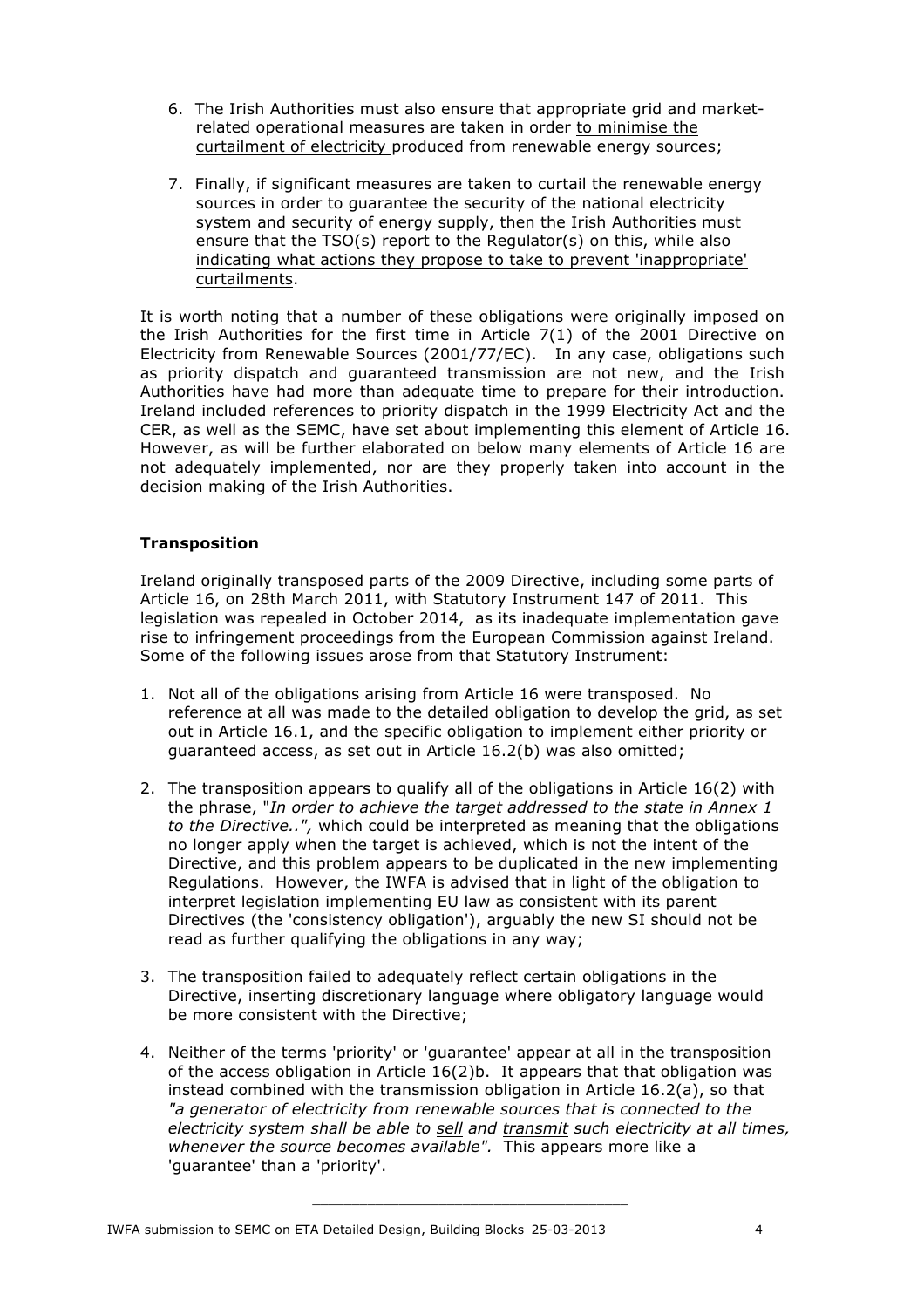This transposition subjected the combined "access" and "guarantee" to a number of separate qualifications, including:

- the maintenance of the reliability and safety of the grid:
- the transparent and non discriminatory criteria defined and published by CER (should they be produced);
- Part V of the 1999 Electricity Act<sup>4</sup>; and,
- the Single Electricity Market Trading and Settlement Code (TSC) $<sup>5</sup>$ .</sup>

Only two of these appear in the Directive but all of them are maintained in the new transposition of the Directive. Given the consistency obligation outlined above, it is reasonable to take a minimalist interpretation of the last two qualifications, thus requiring the generator in question to comply with the grid code and the Trading and Settlement Code (which is normal and reasonable) and not that the access right *per se* is qualified by these two sets of rules.

As noted above, the European Commission initiated infringement proceedings against Ireland for inadequate transposition of the Directive on 21st January  $2014^6$ , including for example a reference to the non-transposition of 16.1. The proceedings were removed from the ECJ on 20th January 2015 on foot of new transposition instruments adopted by Ireland<sup>7</sup>.

One of those, SI 483/2014, repeals SI 147 of 2011 and instead provides for more complete transposition of the Renewables Directive. As regards Article 16, there are some small changes, though paragraph 5 has been changed quite significantly and now reads:

*CER shall take the appropriate steps required by Article 16 of the Directive.*

The IWFA continue to have concerns in relation to the adequacy of the transposition of some of the seven obligations in Article 16.1 & 16.2:

- 1. The detailed grid development obligation that was originally ignored, is now covered by Paragraph 5 of Regulation 4, and is therefore fully binding on CER;
- 2. The transposition of the 'criteria' obligation has remained in place since 2011, and CER was then identified as the 'competent national authority' to specify them, though these criteria are still lacking;
- 3. The rewording of the 'guaranteed transmission' obligation remains; however, given the consistency obligation, arguably the transposition should not be read as weakening the obligations in any way;
- 4. The terms 'priority' and 'guaranteed' are still completely omitted from the transposition of the 'access' obligation, and instead we still have what looks

<sup>&</sup>lt;sup>4</sup> Part V of the Electricity Act provides for grid codes, terms and charges for connection, contestability, provisions for direct lines when connection is refused and the TSO Forecast statement on grid capacity; since the clause in question assumes connection, the only relevant section is the grid code

 $<sup>5</sup>$  The TSC is huge complex set of administrative rules governing the overall operation of the market,</sup> including the sale of power by all generators, including renewables.

 $<sup>6</sup>$  which went to the ECJ on 12th May 2014, case C-236/14</sup>

 $<sup>7</sup>$  SI 482 and 483 of 2014, both dated 23rd October 2014 (not yet at the DCENR website, but available</sup> at www.irishstatutebook.ie)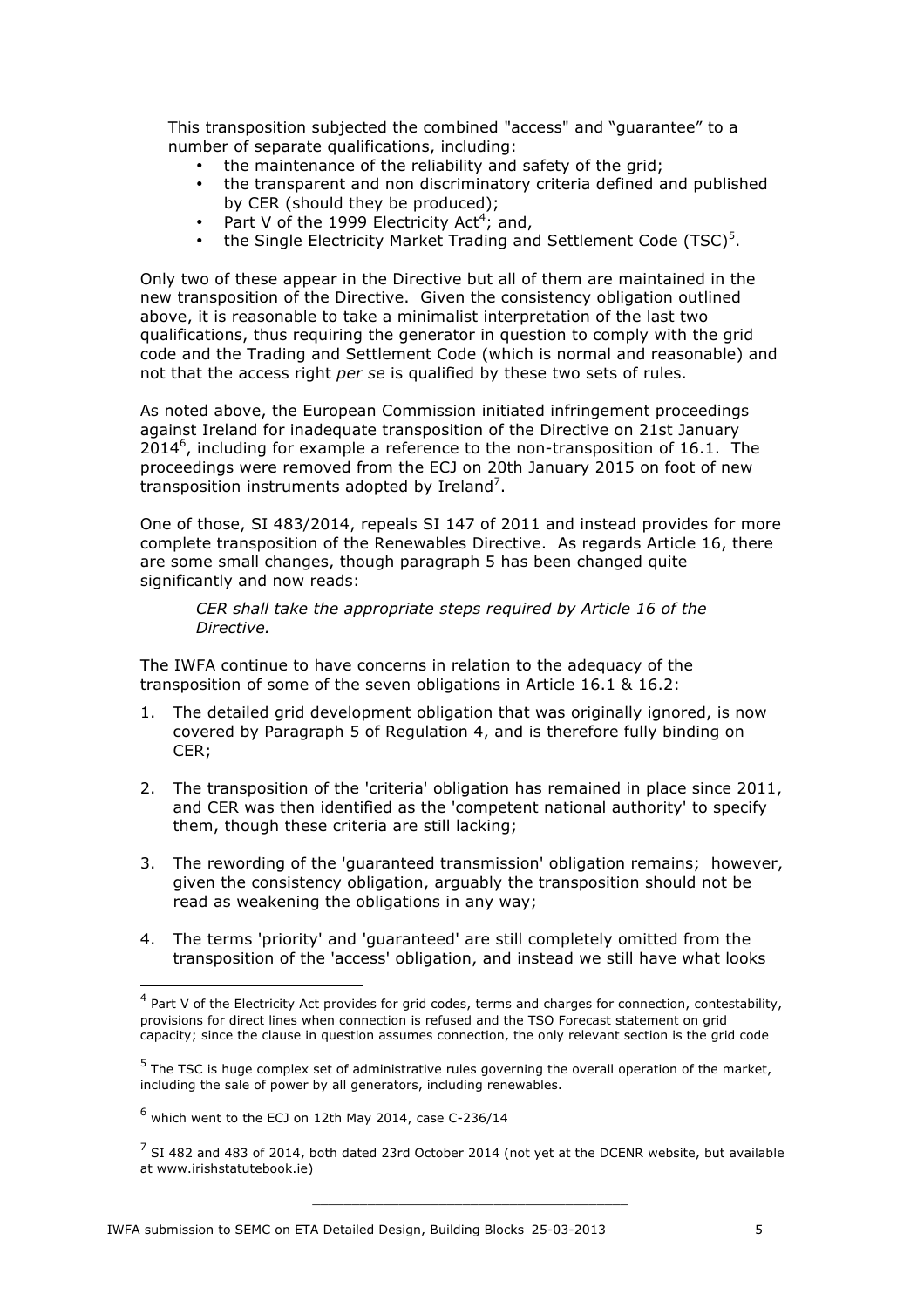like guaranteed access combined with the transmission obligation, apparently subjected to further qualification, but again the consistency obligation applies; in the view of the IWFA, the NREAP may well require amendment to reflect this apparent selection of guaranteed access;

- 5. The priority of dispatch obligation is relatively faithfully transposed;
- 6. While the more general grid and market obligation has been transposed reasonably faithfully, it has been addressed to the TSO and DSO only; since neither of these operate the market, while SEMC/SEMO do, there seems to be an important omission here, and again the consistency obligation is relevant;
- 7. The obligation to report on curtailment has been reasonably well transposed, except that '*measures they intend to take' has been changed to 'measures it is intended to take',* which weakens the TSO responsibility, and once again, the consistency obligation is relevant.

### **Implementation**

As Regulation 4(5) of SI 483 0f 2015 now imposes an obligation on CER to implement all of Article 16, IWFA contends this has the following consequences as regards paragraphs 1 & 2:

- (i) CER must now require the grid authorities to implement Article 16.1 concerning development of the grid;
- (ii) the transmission guarantee requires implementation;
- (iii) there needs to be a clear decision of the CER on the application of either priority or guaranteed access, though the transposition instrument suggests the latter, which must then be implemented by the CER and the grid authorities;
- (iv) that there is now a specific market obligation on the SEMC/SEMO to minimise curtailment;
- (v) the TSO must report to CER on curtailment and the measures to minimize it; and
- (vi) The CER must specify and publish the criteria concerning guaranteed transmission, priority of dispatch and access.

These obligations are clearly specified in the implementing legislation and it is now incumbent on the CER to engage in that exercise and publish those criteria, specifically referencing Articles 16.1 & 2, without further delay.

As regards the actual implementation to date by the authorities of the seven obligations in the RES Directive the IWFA has the following comments:

1. Eirgrid's Grid 25 and DS3 programmes, may constitute partial implementation of the obligation in Article 16(1), however there appear to be gaps. In particular, storage facilities have not been seriously considered to date, and these would not only allow for the variability of renewable energy sources, but would also provide the inertia and similar services that Eirgrid has argued are lacking from the renewable generators. Such arguments have led to increasing levels of 'curtailment' (which only applies to wind generation, and as such, is discriminatory). It may not be entirely irrelevant that Eirgrid itself proposes to provide such services from its interconnector. Furthermore, no serious consideration has been given by the authorities to an AC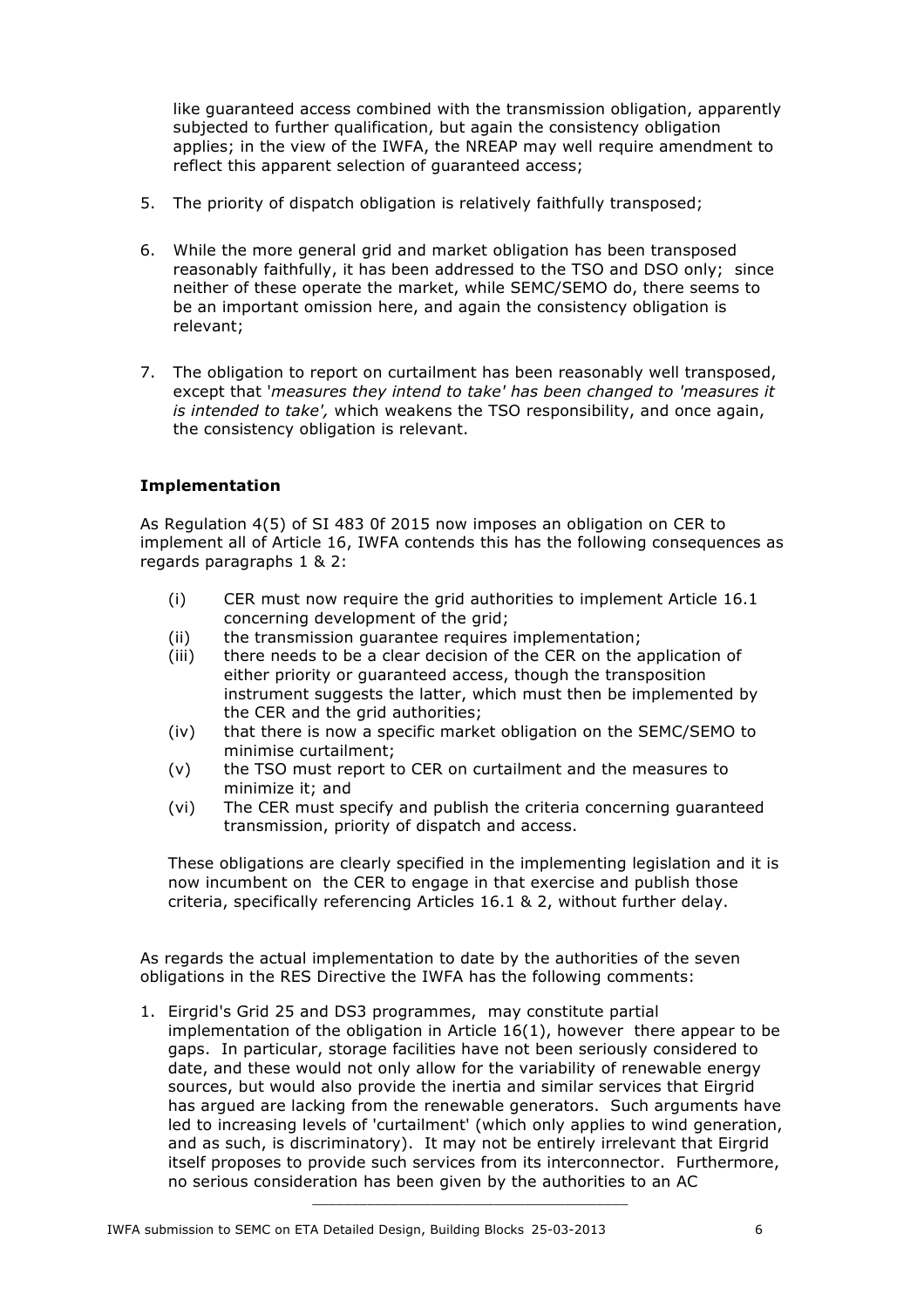interconnector with the UK (eg: over the shortest distance from the North to Scotland), which would also help solve the various stability concerns that the TSO has expressed (eg: inertia), and such consideration is required now given how long such projects take. Clearly Ireland has failed to: "*accelerate authorisation procedures for grid infrastructure and to coordinate approval of grid infrastructure with administrative and planning procedures",* as evidenced by the endless delays in the consenting of such infrastructure, once again leading to a continuing lack of firm access for and an increase in constraint/curtailment of renewables. Such failures would seem to indicate that the current approach of the Irish Authorities is wrong for Ireland, but the authorities seem bent on continuing with the current policy. Finally, these programmes and decisions have at no stage expressly indicated that they seek to implement Article 16(1) of the Directive, which in the interests of transparency they ought to.

- 2. As far as the IWFA is aware, the CER has still not published a specific decision dealing with the criteria for the application of Article 16(2) of the Directive.
- 3. There is an ongoing failure to address the 'transmission guarantee' in clear and concrete language. The IWFA is concerned that this concept is not given proper, or any, consideration by the Irish Authorities. In the IWFA's view, this provision requires express implementation as the regulatory decisions dealing with curtailment and 'tie-breaks', are decisions effectively undermining the guarantee, but without setting out a full and reasoned approach to the matter, so that renewable generators can appraise and fully understand the decisions being made and crucially how these decisions are likely to affect the medium and long-term commercial viability of their projects.
- 4. It appears that the regulators believe that the Gate 3 decisions amount to implementation of the access rules of the Directive; however, these decisions amount to a discrimination against renewables, allowing fossil plant to jump the connection queue, on the questionable grounds of 'security of supply', which is not a qualification provided for in Article 16.2(b); several recent decisions on firm access came after the Directive, and yet allocated firm access to fossil plant ahead of renewables; in fact the Gate 3 decisions never even mention either priority or guaranteed access, and they do the opposite of providing either of them to renewables, so that it is not possible to consider these decisions as implementation of this obligation.
- 5. Priority of dispatch has been broadly implemented and notably the CER & SEMC have agreed that economic considerations cannot compromise it, in line with the Renewables Directive; while it is apparently to be maintained in the new I-SEM market, criteria have still not been clearly specified by CER as required by the Directive.
- 6. The position in relation to curtailment to date has been unsatisfactory. Had the Directive been fully implemented in a timely fashion by the grid authorities, the level of curtailment would not be as significant as it is today, and the prospects of hugely increased curtailment, which has direct and immediate implications for operators seeking financing would not hover over the whole sector as it currently does. Furthermore, it is not clear that the government(s) require the regulators to manage the electricity market design and operation in the same way, as required by Article 16.2(c). IWFA believes there is a considerable risk of increased curtailment, given the I-SEM model design that has been chosen and the inadequacy of measures to avoid curtailment; it is therefore essential that the I-SEM design now fully reflect the requirements of Article 16.2 of the Directive, as it is legally obliged to do,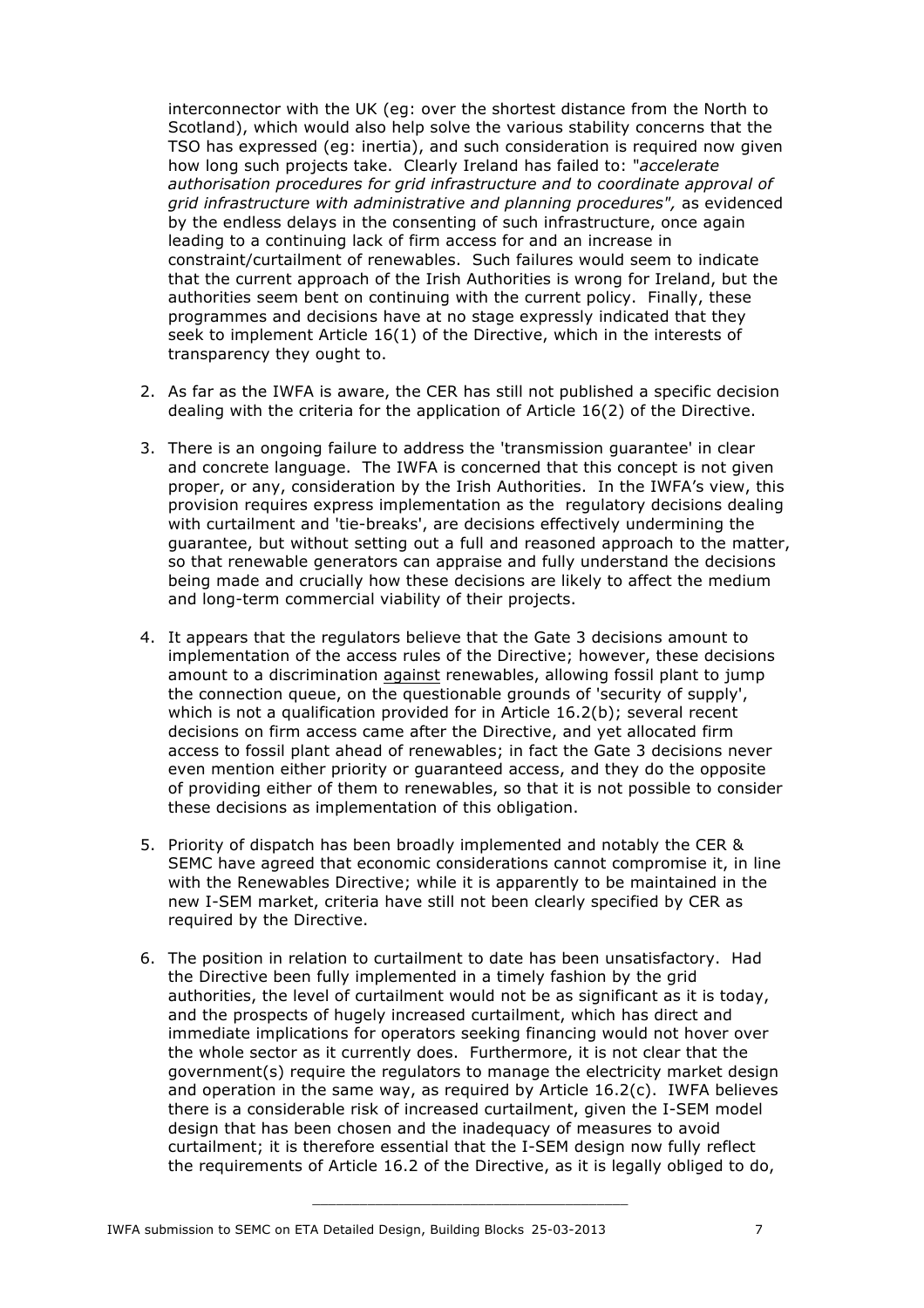and that it specifies exactly how the SEMC and the CER propose to reflect those obligations in order to be compliant with Regulation 4(5).

7. Curtailment has become quite significant over recent years, in particular for some larger controllable renewable generators participating in the market. These losses, resulting as they do from a failure to properly implement the Directive, are attributable to the inaction of the Irish Authorities. As curtailment is expected to increase, possibly quite dramatically, the IWFA considers it is well past time for the TSO to report fully on what has happened to date, why it has happened, and what it proposes to do to fix the problem, while also indicating such reporting is in compliance with this legal obligation; and presumably the CER should publish those reports; IWFA is not aware of any such reports.

#### **Conclusions**

It is apparent from the above that the implementation of Article 16 of the Renewables Directive by Ireland remains incomplete and inadequate, and that the failure to implement it properly is having a detrimental effect of renewable generators.

In light of the recent adoption by the Minister for Communications, Energy And Natural Resources of SI 483 2014, which significantly changes the transposition of the Directive, it is time for CER to meet its legal obligation to properly specify the transparent and non-discriminatory criteria for the application of Article 16.2, as a prelude to full implementation of that paragraph, and to otherwise fully implement the remainder of that Article as now required by Irish law.

A related point is that the legal framework under which the SEMC operates needs to be considerably strengthened in such a way that expressly recognises and incorporates the SEMC's obligations under the Directive and implements them fully in all decisions. It is imperative that this be done prior to completion and implementation of the new all-island electricity market, I-SEM.

IWFA is seeking the following outcomes:

1. CER must now, following a full consultation process, see to it that the TSO (and TAO) make a quantum leap in grid planning, taking "*the appropriate steps to develop transmission and distribution grid infrastructure, intelligent networks, storage facilities and the electricity system, in order to allow the secure operation of the electricity system as it accommodates the further development of electricity production from renewable energy sources, including interconnection.."*, in particular adding storage and AC interconnection to their list of options. While doing so, they also ought to reconsider their overall approach, in order to see whether a more decentralised electricity system, with greater local balance and control, would avoid the need for the very large-scale infrastructure, which is proving difficult to consent, despite the upgrading of the planning system.

2. Having first set out the transparent and non-discriminatory criteria for their application, following a full consultation process, the CER should set about delivering on its obligations in Article 16.2. In doing so, it would have to wrestle with the overall qualification where actions are '*subject to requirements relating*  to the maintenance of the reliability and safety of the grid', which cannot mean that no action is required (broadly the approach to date), as that cannot be consistent with the obligations in the Directive. Rather, measures should be adopted to develop the grid under the full scope of Article 16.1, and to enable the